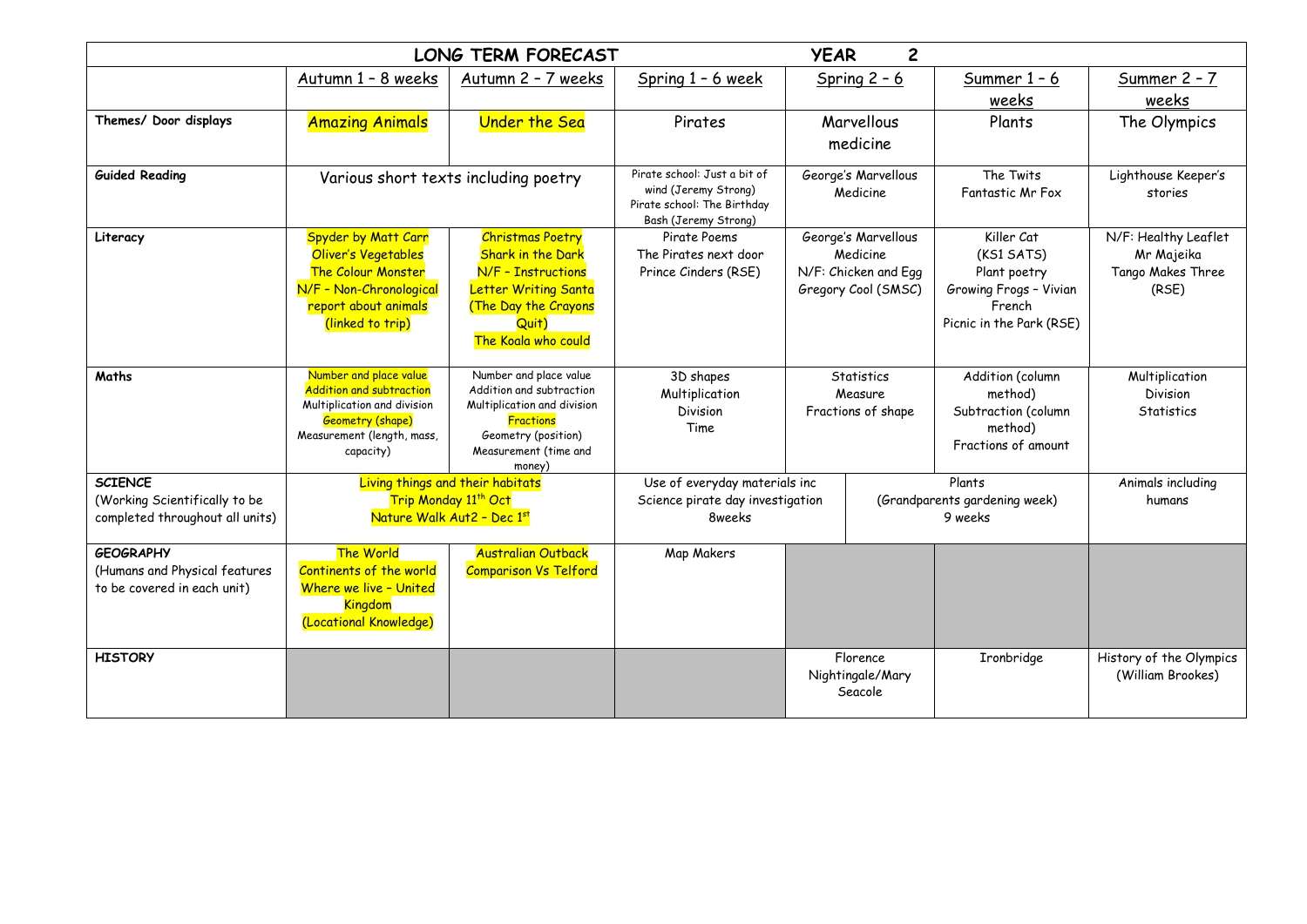| D & T<br>Inc. cooking and nutrition |                                                                                                                                             | <b>Sliders and Leavers -</b><br>Christmas card                       | Structures                                                                                                                                                              |                                                       |                                                                                                                | Healthy apple and<br>raspberry muffins                    |  |  |  |  |
|-------------------------------------|---------------------------------------------------------------------------------------------------------------------------------------------|----------------------------------------------------------------------|-------------------------------------------------------------------------------------------------------------------------------------------------------------------------|-------------------------------------------------------|----------------------------------------------------------------------------------------------------------------|-----------------------------------------------------------|--|--|--|--|
| ART & DESIGN                        | <b>Super Sculptures</b><br><b>Anthony Gormley</b>                                                                                           | Printing - Australia link<br>own                                     | Nature<br>college -<br>nature walk                                                                                                                                      | Giuseppe Arcimboldo<br>Painting                       | Art day                                                                                                        | Pencil Drawing<br>Kapow/own planning                      |  |  |  |  |
| <b>COMPUTING</b>                    | Computer Science<br><b>Sequencing Music/ Pictures</b>                                                                                       |                                                                      | Digital Literacy                                                                                                                                                        |                                                       | <b>Information Technology</b>                                                                                  |                                                           |  |  |  |  |
| RELIGIOUS EDUCATION                 | <b>Festivals and gifts - Sikhism</b><br>Big questions - RE - link to Life learning                                                          |                                                                      | Festivals and gifts - Christianity                                                                                                                                      |                                                       | Festivals and gifts - Islam                                                                                    |                                                           |  |  |  |  |
| LIFE LEARNING                       | Think Positive<br>Think happy, feel happy<br>It's your choice<br>Go-Getters<br>Let it out<br><b>Be thankful</b><br><b>Be mindful</b>        |                                                                      | Respecting Rights<br>Rights<br>$\bullet$<br>Protecting our rights<br>Respecting others<br>$\bullet$<br>Everybody's different<br>$\bullet$<br>Is it fair?<br>Taking part |                                                       | <b>VIP</b><br>Who are your VIPS?<br>Families<br>Friends<br>Falling out<br>Working together<br>Showing you care |                                                           |  |  |  |  |
| <b>SMSC</b>                         | Delivered through assemblies, other subjects and class discussion<br><b>Expect Respect Week - October</b><br>British Values Week - February |                                                                      |                                                                                                                                                                         |                                                       |                                                                                                                |                                                           |  |  |  |  |
| <b>MUSIC</b>                        | <b>Singing</b><br><b>Mr Wilcox</b>                                                                                                          | <b>British Songs</b><br><b>Singing assembly</b>                      | Musicals                                                                                                                                                                | Percussion<br>Mr Wilcox                               | Mr Wilcox                                                                                                      | Orchestral Instruments                                    |  |  |  |  |
| PE                                  | Specialist<br><b>Indoor: Gymnastics</b><br>Outdoor: Football                                                                                | Specialist<br><b>Indoor: Dance</b><br>Outdoor: Sending ball<br>games | Specialist<br><b>Indoor: Dance</b><br>Outdoor: Kwik cricket                                                                                                             | Specialist<br>Indoor: Multi-sports<br>Outdoor: Tennis | Specialist<br>Indoor: Gymnastics<br>Outdoor: Athletics                                                         | Specialist<br>Outdoor: Athletics<br>Outdoor: Multi-sports |  |  |  |  |
| <b>RSE</b>                          |                                                                                                                                             |                                                                      |                                                                                                                                                                         |                                                       |                                                                                                                |                                                           |  |  |  |  |
| TRIPS/VISITS                        | Zoological visit                                                                                                                            | <b>Cinema</b>                                                        | Pirate Day                                                                                                                                                              | Grandparents'<br>Gardening week<br>Rock Star Day      | SATs                                                                                                           | RE trip<br>Parent assembly<br>Chicks in school            |  |  |  |  |